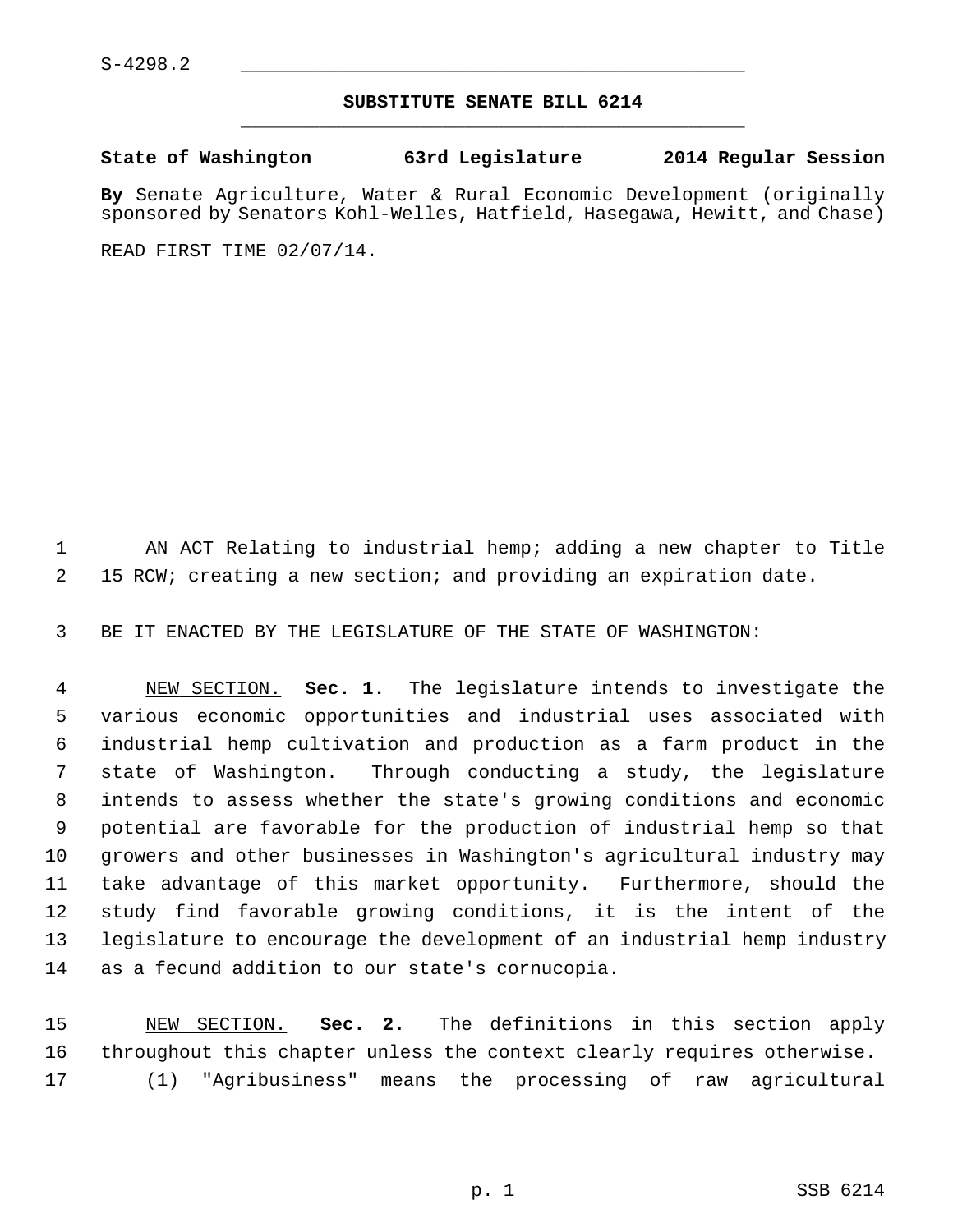1 products, including but not limited to timber and industrial hemp, or 2 the performance of value-added functions with regard to raw 3 agricultural products.

 4 (2) "Grower" means any person or business entity growing industrial 5 hemp.

 6 (3) "Hemp products" includes all products made from industrial hemp 7 including, but not limited to, cloth, cordage, fiber, food, fuel, 8 paint, paper, particle board, plastics, seed, seed meal and seed oil 9 for consumption, and certified seed for cultivation, if the seeds 10 originate from industrial hemp varieties.

11 (4) "Industrial hemp" means all parts and varieties of the plant 12 cannabis sativa, cultivated or possessed by a licensed grower, whether 13 growing or not, that contain a tetrahydrocannabinol concentration of 14 point three percent or less by weight, except that the THC 15 concentration limit of point three percent may be exceeded for licensed 16 industrial hemp seed research.

17 (5) "Tetrahydrocannabinol" or "THC" means synthetic equivalents of 18 the substances contained in cannabis sativa, or in the resinous 19 extractives of, cannabis, or synthetic substances, compounds, salts, or 20 derivatives of cannabis sativa or chemicals and their isomers with 21 similar chemical structure and pharmacological activity.

22 (6) "THC concentration" means percent of total THC, which is the 23 combined percent of delta-9 tetrahydrocannabinol and 24 tetrahydrocannabinolic acid in any part of the plant Cannabis, 25 regardless of moisture content.

26 NEW SECTION. **Sec. 3.** Industrial hemp is an agricultural product 27 that may be grown, produced, possessed, and commercially traded in the 28 state.

29 NEW SECTION. **Sec. 4.** (1) The department may, by rule, establish 30 necessary criteria for the certification of the genetic purity and 31 identity of industrial hemp seeds as agricultural seed for purposes of 32 complying with chapter 15.49 RCW.

33 (2) The department may provide technical assistance to the grower.

34 NEW SECTION. **Sec. 5.** (1) Washington State University shall study 35 the feasibility and desirability of industrial hemp production in

## SSB 6214 p. 2